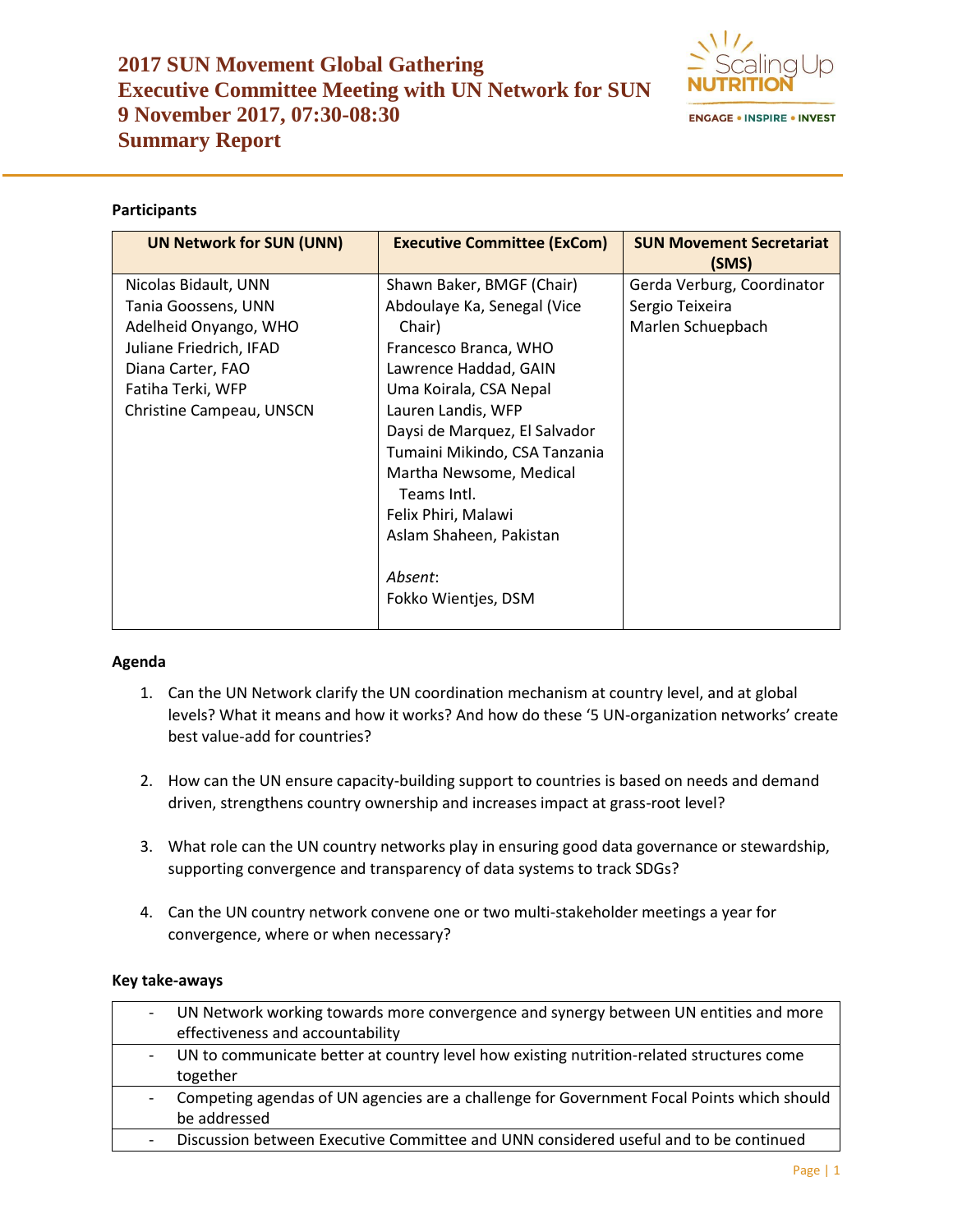### **Action points**

| Item                                                          | <b>Timing</b> | Responsible  |
|---------------------------------------------------------------|---------------|--------------|
| Global UN Network to provide better communication to UN       | tbd           | <b>UNN</b>   |
| at country level on different nutrition initiatives and       |               | Secretariat  |
| structures                                                    |               |              |
| SUN Coordinator to discuss with leadership of UN agencies:    | tbd           | <b>SUN</b>   |
| Competing agendas of agencies at country level; encouraging   |               | Coordinator  |
| agency heads to send strong message to country offices in     |               |              |
| support of their engagement in UN Networks; stronger          |               |              |
| engagement of agency heads in nutrition (when needed)         |               |              |
| For ExCom retreat: What factors are essential for good        | Retreat Jan.  | <b>SMS</b>   |
| collaboration between UN entities, and how to contribute      | 2018          |              |
| and support these                                             |               |              |
| For ExCom retreat: How can better collaboration between       | Retreat Jan.  | <b>SMS</b>   |
| the networks at country level be fostered, in particular UNN- | 2018          |              |
| SDN?                                                          |               |              |
| SMS to share notes of the meeting                             | Asap          | SMS (Marlen) |

#### **Notes**

The Chair of the Executive Committee opened the meeting, welcoming this first opportunity for an exchange between the UN Network for SUN (UNN) and the Executive Committee.

Nicolas Bidault, Acting Global Coordinator of the UNN, offered an update on recent progress of the UN Network for SUN. UN Networks work together in supporting countries in implementing their national nutrition plans. The networks are working towards convergence and agency coherence. Ahead of the SUN Global Gathering, the UN Network held a full-day meeting in Abidjan with 100 participants. The UN will continue to support efforts to establish civil society alliances, business networks and parliamentarian networks at country level. The ambition is to do more joint programming and activities amongst UN organizations. Areas for increased convergence include: data, programming, collaboration with donors, capacity building. The retreat of the UN Network showed that at country level some confusion exists around the different nutrition initiatives and structures, about which better communication is needed from the global level.

Members of the Executive Committee asked how ExCom can help the UN Network for SUN.

Nicolas Bidault laid out some of the challenges UNN is facing: 1) Limited resources (financial and human resources); 2) support for SUN by in-country UN staff is often considered voluntary additional work on top of agency work; 3) variable engagement of heads of agencies; 4) competing agendas of UN entities; 5) financial segregation, inflexible funding; 6) difficulty to engage nutrition sensitive actors/agencies.

Regarding point 3), the SUN Coordinator offered to make use of her regular exchanges with agency heads, as needed.

Regarding how UNN is collaborating with other actors: UNN is trying to increase collaboration with various UN agencies, such as UNHCR, UNFPA, UNEP, GNC. When civil society alliances are well organized, it is easy for UNN to work with them, and when CSAs are not established, UNN assists to set